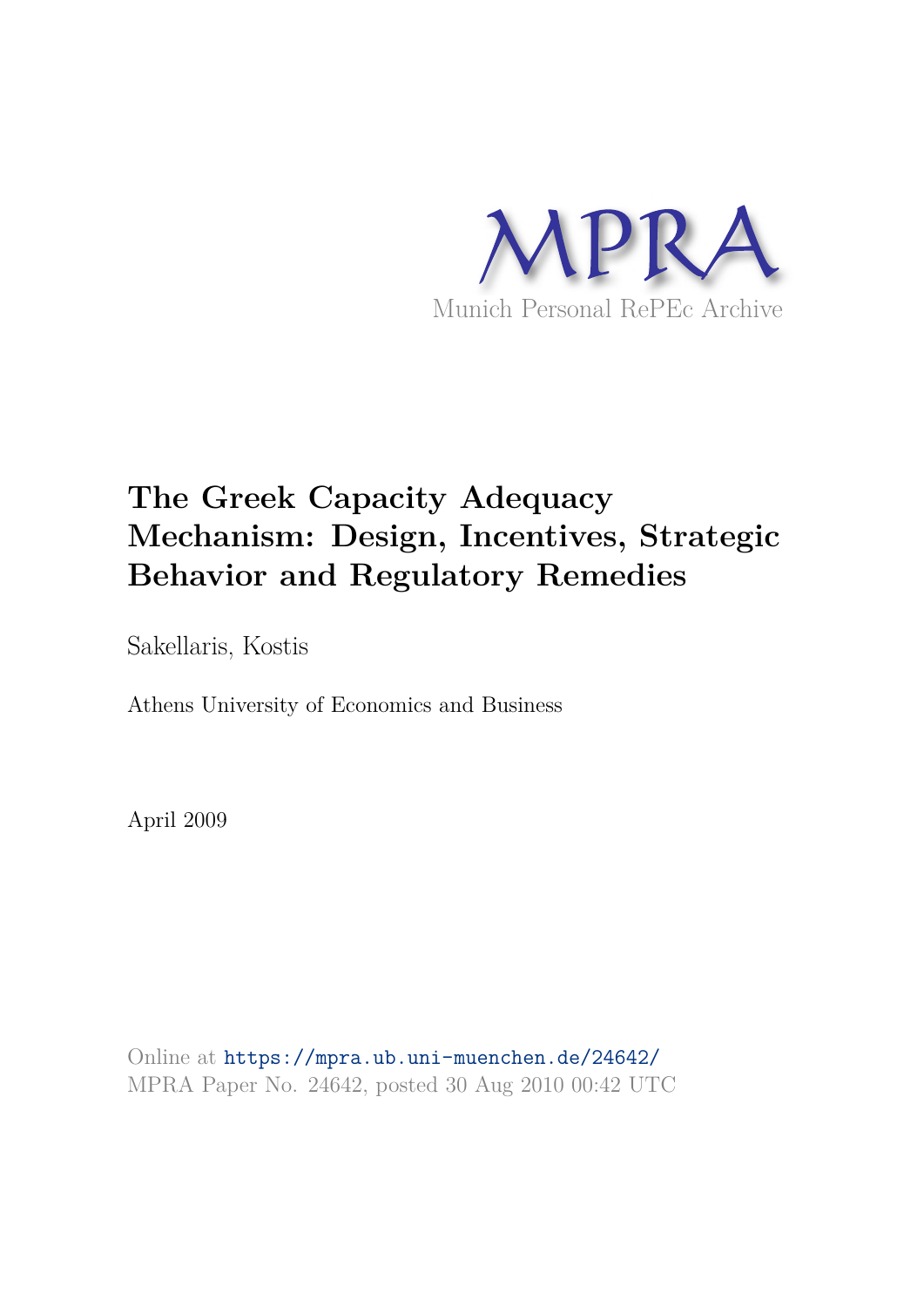1

# The Greek Capacity Adequacy Mechanism: Design, Incentives, Strategic Behavior and Regulatory Remedies

Kostis Sakellaris Athens University for Economics and Business e-mail address: ksakellar06@aueb.gr

*Abstract***—This paper describes and analyzes the Greek Capacity Market or, as named, the "Capacity Adequacy Mechanism". A detailed description of the recently established mechanism is given, whose design is a hybrid model combining elements from three different designs: the US Capacity Markets, the Capacity Payment Mechanisms and the Centralized Auctions for Capacity Contracts. Next, the goals of this design are explained. In the case of Greece the goals are not restricted just to the so-called "missing money" problem, therefore an analysis follows examining the incentives given to the market participants. The analysis shows the dependence of the mechanism on mainly two factors: the over/under-capacity of the market and the strategic behavior of the market participants, especially of the incumbent. In general, the Capacity Adequacy Mechanism is expected to operate quite satisfactory, giving the "right" incentives to the market participants. Some minor amendments to the rules are proposed, aiming to further increase its efficiency.** 

*Keywords***—Capacity Mechanisms, Electricity Markets, Mechanism Design, Strategic Behavior.** 

# I. INTRODUCTION

REECE has been going through a phase of lack of GREECE has been going through a phase of lack of investments in electricity generation capacity for almost a decade. The continuously growing demand in electricity and the disproportionally smaller number of investments in new generation plants has significantly reduced the generation capacity reserve margin. The need for an electricity market design that would give incentives to new independent power producers to enter the market was always one of the top priorities of the Regulatory Authority for Energy (RAE). It became one of the main topics of the reforms discussed from 2003 to 2005, during the process of redesigning the initial electricity market framework of 2001.

The new Grid and Market Operation Code [1] provides for the development of a centrally organized daily wholesale market and the introduction of a capacity mechanism. More details regarding the Greek electricity market and its design can be found in [1]-[5].

Capacity mechanisms are an important supplement to the wholesale electricity markets, as they provide incentives to new generators to come on-line by guaranteeing them an additional income, ideally enough to cover the so-called "missing money problem". The capacity mechanisms are mainly of two types, capacity payments and capacity markets,

although lately there is a rising support for the centralized auctions for forward capacity/reliability contracts [6-7].

Moreover, capacity mechanisms tend to differ among each other, as they are appropriately customized to address the problem of investments in the specific context of each market, characterized by its design, structure and particularities. It should come then as no surprise that the Greek *Capacity Adequacy Mechanism (CAM)*, although belonging to the capacity market type, combines elements from all mechanism types, bringing forth a new capacity mechanism design.

This paper has two parts. The first part (corresponding to Section II) presents in detail the novel design of the Greek Capacity Market. The second part (Sections III and IV) proceeds a step further, shedding light on the expected strategic behavior of the market participants and showing its dependence on the generation adequacy level of the market. Finally, based on the analysis of both parts, the main weaknesses of the mechanism are identified and some proposals are offered to counter them.

## II. DESCRIPTION OF THE CAPACITY ADEQUACY MECHANISM

## *A. The Capacity Adequacy Mechanism Design*

The Capacity Adequacy Mechanism aims to ensure longterm capacity availability and is based on the obligation of the suppliers to present sufficient guarantees in this direction. Its design is similar to the one of the Northeast US capacity markets (PJM, NYISO, ISO-NE), adapted appropriately to the structure and characteristics of the Greek electricity market.

Each supplier, self-supplying customer and exporter (hereon "*load representatives*") is assigned a *Capacity Adequacy Obligation*, which is measured in units of MW-Available Capacity and is calculated for every Reliability Year (October  $1<sup>st</sup>$  – September 30<sup>th</sup>) according to the energy consumed<sup>1</sup> by each load representative during the periods of increased probability of loss of load, as calculated by the System Operator  $(SO)^2$ . The calculation of the Obligations takes into consideration the required capacity reserve margin, determined

<sup>&</sup>lt;sup>1</sup> CAM includes both an ex-ante and an ex-post calculation of the Obligations. The final settlement is based on the ex-post Obligations. As this complexity exceeds the scope of this paper, details regarding the settlement process of the CAM were deliberately left out.

 $2$ <sup>2</sup> These periods are determined according to a formula described in [1] and correspond to the hours with the lowest reserve availability.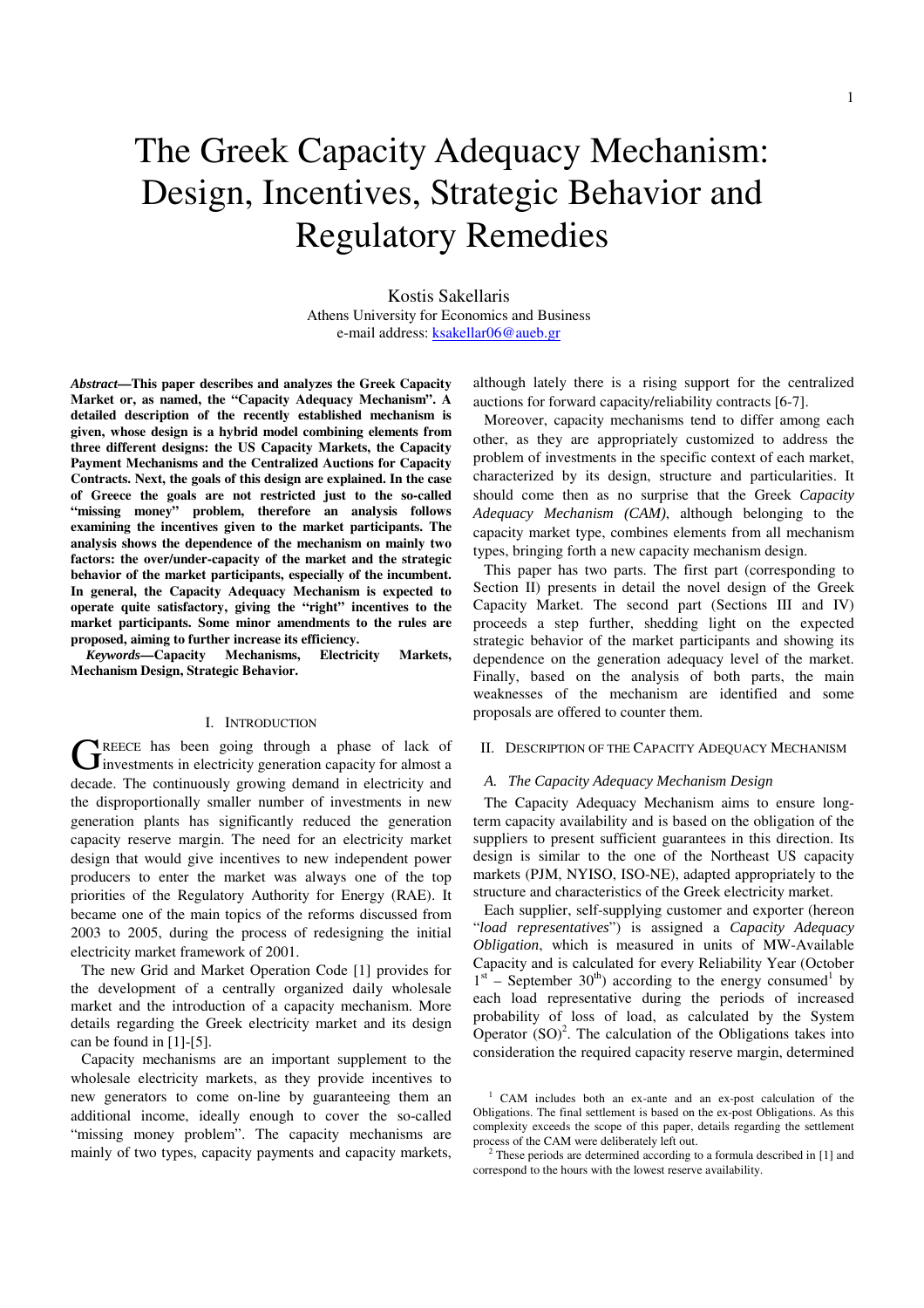yearly by the Minister of Development, based on RAE's opinion following a recommendation by the SO.

Furthermore, each producer issues, for each of his units and for the next five Reliability Years, *Capacity Availability Tickets*, each Ticket being valid for one Reliability Year. The total number of Tickets issued for each unit equals its net capacity. Every Reliability Year the SO estimates the available capacity (*UCAP*) of each unit, based on the Demand Equivalent Forced Outage Rate of the unit (*EFORd*), and allocates it equivalently among its Tickets. Thus, every Ticket has an available capacity value equal to (1− *EFORd* ).

The Tickets constitute a call to load representatives for the conclusion of *Capacity Availability Contracts*. Each Contract has an available capacity value equal to the one of its underlying Ticket. The conclusion of a Contract implies the existence of a price for available capacity, set privately between the two counterparties. Moreover the two counterparties are encouraged to sign, independently of the CAM, bilateral financial agreements in the form of Contracts for Differences (CfDs) or Call Options.

The Code provides that Obligations can only be covered through the conclusion of Contracts between the load representatives and the producers. The load representatives must submit to the SO Contracts with a total available capacity value equal to their Obligations.

The above description of the CAM is presented in Fig. 1.



*Fig. 1. The Capacity Adequacy Mechanism Design* 

In case a load representative does not cover all of its Obligations, he is charged with the *Non Compliance Penalty* for the part of his Obligations not covered by Contracts. Thus the Penalty defines in some sense the price cap for available capacity. The Penalty value is set by RAE for each Reliability Year (currently equal to 35,000  $\epsilon$ /MW-Available Capacity), considering amongst other factors the capacity reserve margin and the cost of adding new generation capacity to the Greek electricity system.

The Penalty value calculation methodology is currently under review, in order to promote a more transparent one, directly linking the Penalty value to the generation adequacy level, thus giving better economic signals to the market. The concept of the new methodology, first presented by Caramanis [8], is based on the construction of a kinked curve, matching each (system-wide) available capacity level to a specific value. The Penalty value for each Reliability Year is then determined by the value of the kinked curve at the total available capacity valid for that Reliability Year. An example of this curve is presented in Fig. 2.



*Fig. 2. The Non Compliance Penalty Curve* 

Finally, as a safeguard measure, the SO can conduct tenders for the pre-purchase of Contracts, corresponding to new units, when a danger for capacity shortage is foreseen. The prepurchase provides the minimum required security for the income of the new units, thus facilitating their financing, and takes the form of a "Financial Contract of Guaranteed Revenues" (similar to a call option on the generator's revenues). This pre-purchase assumes that the investor takes the full business risk regarding the equity and commits to the prompt construction of the unit, its smooth operation and maintaining it to its full capacity availability. The SO recovers every cost resulting from the contract, with these costs being distributed to the load representatives.

## *B. The Transitional Mechanism*

During the Transitional period and due to the difficulty in the conclusion of Contracts between load representatives and producers, as currently the only load representative - apart from some small exporters - is the incumbent, a *Regulated Mechanism (RM)* is also offered to the market participants. The producers and the load representatives are given the alternative choice to participate in the CAM by concluding Contracts with the SO. In this case the producers receive a regulated price equal to the Penalty value for the available capacity with which they participate in the  $RM<sup>3</sup>$ . This amount,

The "double-counting" of the capacity derating in the SO payments may seem strange to the reader but there is a justification behind it. If the regulated payment was made for all hours of the year, independently of the availability of the unit, then no unit would have an incentive to conclude a Contract with a load representative, as this would always cost more. This would, in effect, cancel the described CAM design. Under the current design, a unit participating in the RM will receive the regulated payment, but this will most likely be less than the amount received by concluding a Contract with a load representative, as shown in Section IV. Moreover this rule gives to the units participating in the RM a stronger incentive to be available in the day ahead market.

<sup>&</sup>lt;sup>3</sup> This is a simplification of the actual rules, but adequate for the overview of the RM. There is also an ex-post adjustment to these payments, so that the producers will receive them only for the hourly periods that their units were declared available in the day ahead market. This adjustment could be interpreted as a second derating of the units' capacity, only now it is just considered for the purposes of the SO payments.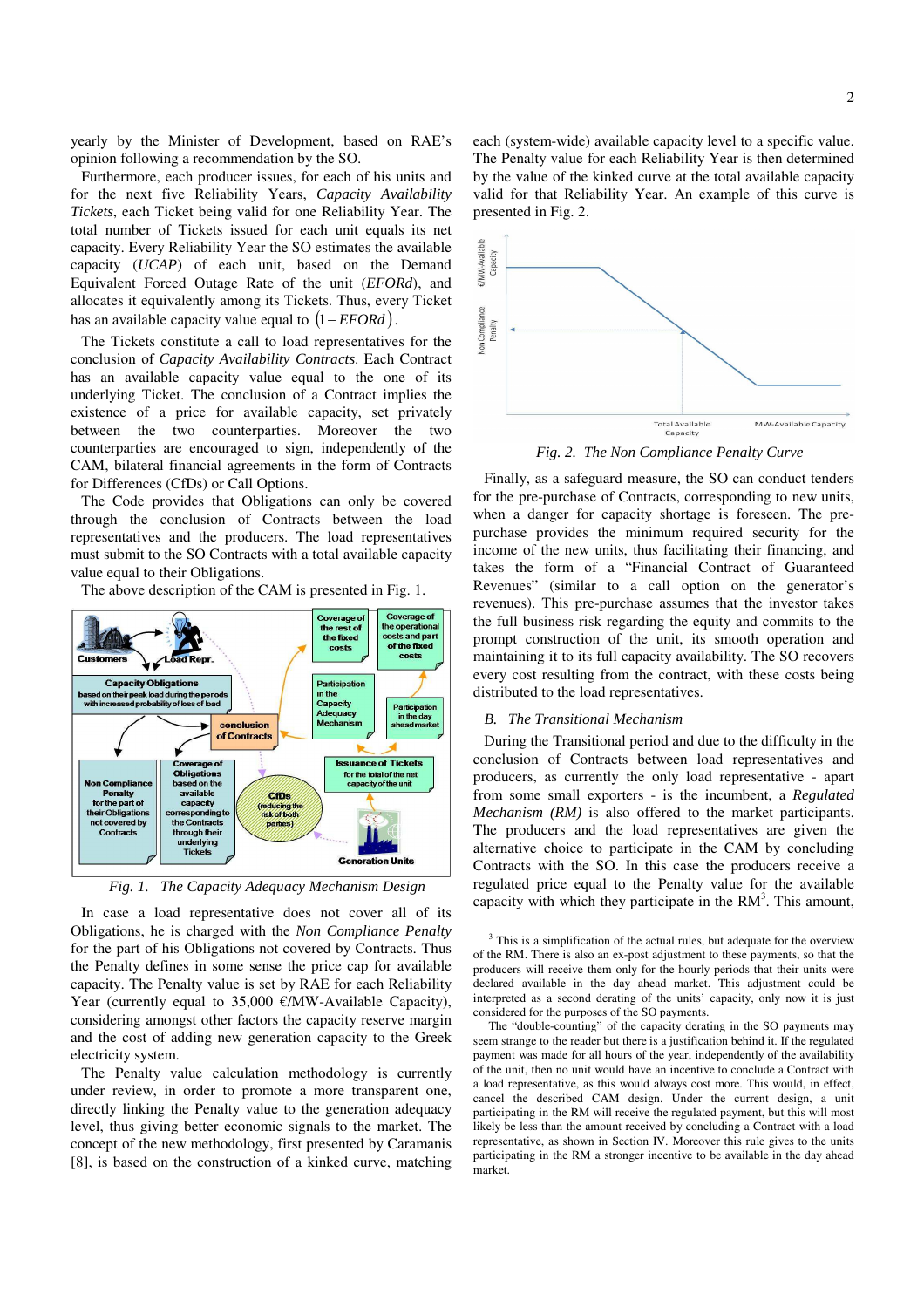equal to the total available capacity participating in the RM multiplied by the Penalty value, is covered by the participating load representatives in the RM, proportionally to their Obligations<sup>4</sup>. Note that the producers may conclude Contracts with the SO for only a part of their Tickets. At the same time, the load representatives, if they choose to conclude Contracts with the SO, they must do it for all of their Obligations.

It is also worth noting that, so far, all market participants have participated in the CAM only through the RM. Moreover the SO has conducted tender for the pre-purchase of Contracts, awarding the relative contract to a 440 MW CCGT unit to be constructed by 2010.

## *C. Goals of the Capacity Adequacy Market Design*

The addition of the RM to the CAM leads to a design where:

- The main design (hereon "*Capacity Market*") is based on the capacity market design, introduced to draw sufficient investments, solve the "missing money" problem and set the base for the conclusion of (long term) financial contracts between load representatives and producers.
- The tenders held by the SO aim to induce investments for periods in which a capacity deficit is forecasted. The awarded contracts guarantee the minimum revenues of the new generator(s) for 12 years and at the same time they set a cap to the bids of the generator, reducing the volatility of prices in the market. Thus, many of the benefits of the Centralized Auction design are gained, creating a more secure and less risky environment for investments and entry of new players, both in generation as in retail.
- In order to face the current immaturity of the market, where no load representatives apart from the incumbent exist, the RM is introduced, having a lot of similarities with various capacity payment schemes. The RM offers a significantly less complex mechanism for new entrants to participate into and a certain income for the producers.
- Finally, the planned introduction of the Non Compliance Penalty Curve will link the otherwise independently calculated Penalty value to the total available capacity of each Reliability Year, creating also an indicative demand curve for available capacity in a transparent way.

The main concerns with the above design have to do with the interactions between the Capacity Market and the RM, as well as the incentives given to and the anticipated strategic behavior by the market participants as explained next.

#### III. INCENTIVES GIVEN TO MARKET PARTICIPANTS

#### *A. Nomenclature and Assumptions*

In this section the profit functions of each market participant are analyzed and their best responses are identified. For this analysis the following symbols are used:

j: index of unit

i : index of load representative

 $P^{CAC}$ : the price of available capacity (in €/MW-Available Capacity)

 $P^{NCP}$ : the Penalty value (in  $E/MW$ -Available Capacity)

$$
UCAPj : the available capacity of unit j
$$

- $UCAP<sub>RM</sub><sup>j</sup>$ : the available capacity of unit *j* with which it participates in the RM
- $\textit{UCAP}_{\textit{CAC}}^j$ : the available capacity of unit *j* with which it participates in the Capacity Market
- *<sup>i</sup> CAO* : number of Obligations of load representative *i*
- *RM CAO* : total number of Obligations covered through RM
- *CAC CAO* : total number of Obligations covered through the Capacity Market

When the indices *i* or *j* are omitted then the symbol refers to all units.

It is assumed that a price of available capacity  $P^{CAC}$  exists and can be observed by all participants. This assumption seems reasonable, considering the Greek market structure with its small number of players. In reality, Contract prices are not observable as they are the result of (private) bargaining between producers and load representatives.

Moreover, it is assumed, without loss of generality, that it always holds  $P^{CAC} < P^{NCP}$ .

## *B. Producer Profits and Participation to CAM*

Each producer has two choices for his Tickets. One choice is to conclude a Contract with a load representative, receiving an amount equal to the available capacity of the Ticket,  $(1 - EFORd)^{j}$ , multiplied by the price of available capacity  $P^{CAC}$ , i.e.  $P^{CAC} \cdot (1 - EFORM)$ .

Alternatively, the producer can conclude a Contract with the SO, receiving an amount equal to the available capacity of the Ticket multiplied this time by the Penalty value  $P^{NCP}$ . Note though that he will receive this amount only for the hours that his unit is declared available in the day ahead market. Thus, this payment needs to be reduced accordingly, i.e.  $(P^{NCP} \cdot (1 - EFORM)^j) \cdot (\% \text{ of hours in a year unit j is available}).$ 

For the present analysis the aforementioned percentage will be approximated by the units' EFORd value, as by definition it is a measure of the probability that a unit will not be available to generate due to forced outages. Thus the producer will receive an amount equal to  $P^{NCP} \cdot ((1 - EFORd)^j)^2$ .

The producer's choise regarding whom to conclude the Contract with, depends on the relation between  $P<sup>CAC</sup>$  and  $P<sup>NCP</sup>$ . More specifically it depends on whether:

$$
P^{\text{CAC}} \stackrel{\scriptscriptstyle <}{\scriptscriptstyle >} P^{\text{NCP}} \cdot (1 - EFORM)^{j}. (1)
$$

#### *C. Load Representative Costs and Participation to CAM*

The choices available to a load representative regarding the ways to cover his Obligations are similar to the ones presented for the producers.

More specifically, one choice is to conclude Contracts with producers for a part of his Obligations and pay the Penalty for the rest. Since it has been assumed that  $P^{CAC} < P^{NCP}$ , each load representative has an incentive to conclude Contracts with the

<sup>&</sup>lt;sup>4</sup> Notice that the load representative payments are not adjusted ex-post, as with the producer ones. Therefore there is always a surplus for the SO, equal to the ex-post adjustment of the payments to the producers.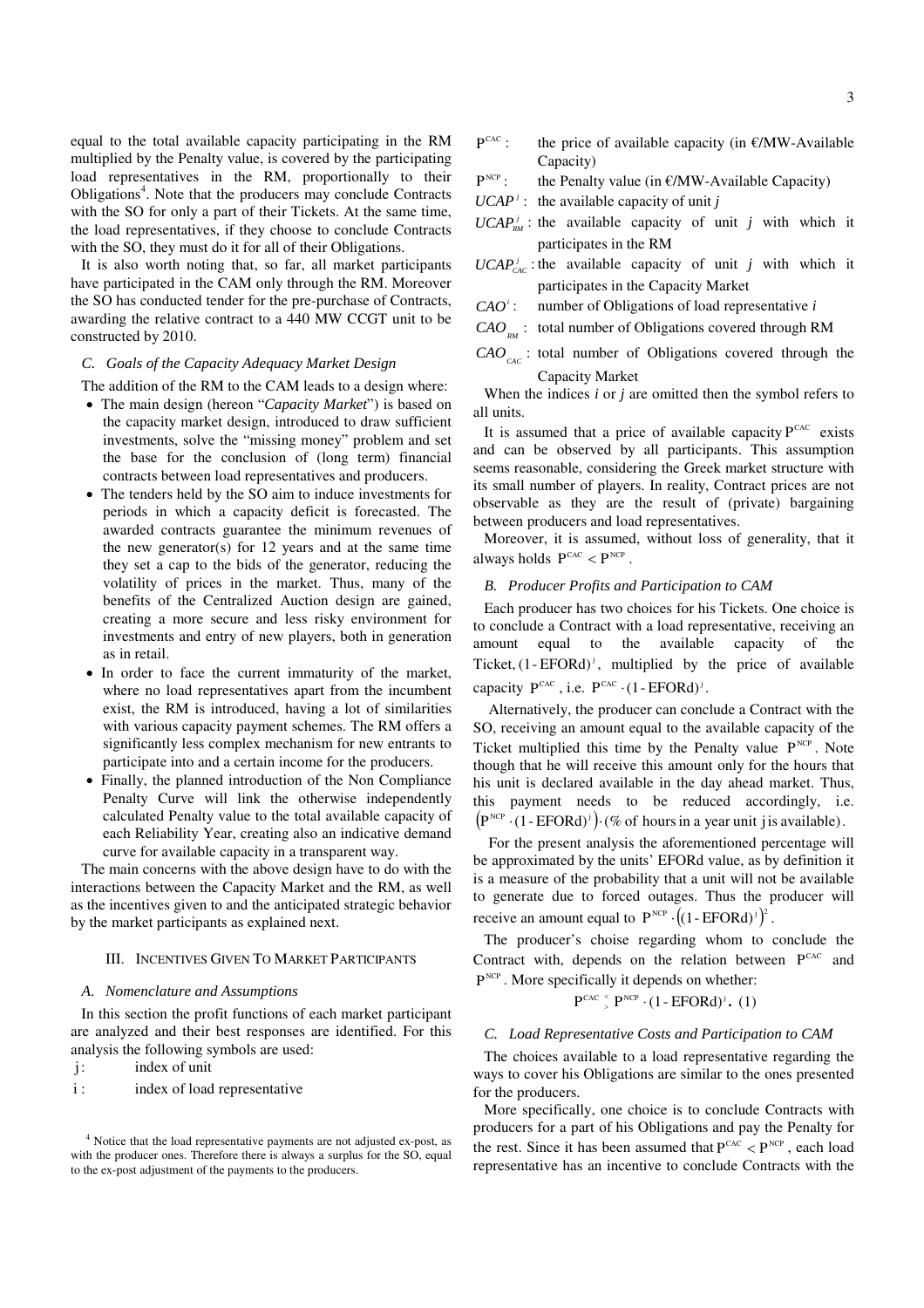producers for the total of his Obligations. Then his total cost is  $LR^i = P^{CAC} \cdot CAO^i$ .

The other choice a load representative has is to conclude Contracts with the SO but pay the corresponding payment only if it is less than the Penalty, otherwise he would prefer to become deficient and just pay the Penalty for all his Obligations. The payment corresponding to the RM is determined by allocating the amount<sup>5</sup>  $P^{NPC} \cdot UCAP_{RM}$  to the load representatives participating in the RM, proportionally to their Obligations. Then the load representative's cost is:

$$
LR^{i} = \min \left( \frac{CAO^{i}}{CAO_{_{RM}}} \cdot P^{_{NPC}} \cdot UCAP_{_{RM}}, CAO^{i} \cdot P^{_{NPC}} \right) =
$$
  
=  $CAO^{i} \cdot P^{_{NPC}} \cdot \min \left( \frac{UCAP_{_{RM}}}{CAO_{_{RM}}} , 1 \right)$  (2)

Therefore, if  $UCAP_{\scriptscriptstyle RM} < CAO_{\scriptscriptstyle RM}$  the load representative has an incentive to conclude Contracts with the SO, otherwise he would prefer to pay the Penalty.

The final choice of the load representative depends on the relation between  $UCAP_{RM}$  and  $CAO_{RM}$ . More specifically it depends on whether:

$$
P^{CAC} \underset{\geq}{\leq} P^{NPC} \cdot \frac{UCAP_{RM}}{CAO_{RM}}. (3)
$$

#### IV. EQUILIBRIUM ANALYSIS

#### *A. Remarks on the Analysis*

*First Remark:* Following the analysis in Section III, the load representatives will consider participating in the RM only if the expected cost of their participation is less than the Penalty value, that is if they expect  $UCAP_{\scriptscriptstyle RM} < CAO_{\scriptscriptstyle RM}$ . Therefore the equilibrium analysis of this game can be simplified in the examination of the two cases  $UCAP_{RM} < CAO_{RM}$  and  $UCAP<sub>RM</sub> \geq CAO<sub>RM</sub>$  and what these imply regarding the number of Contracts to be concluded in the context of the CAM.

*Second Remark:* The scope of the analysis in this Section is not to fully characterize the equilibria of the game, but to give a general description of the respective game, as well as insights on the strategic behavior of the market participants and its possible results. Full characterization of the equilibria would require studying a capacity constrained price competition game under uncertainty and asymmetric information, which is outside of the scope of this paper.

*Third Remark:* It will be assumed that Contracts between the producers and the load representatives are concluded before the ones concluded in the context of the RM. This hypothesis, apart from simplifying the analysis, is based on the provision of the Code [1] stating that the deadline for participating in the RM ends one month before the start-date of the new Reliability Year. Without this assumption the equilibrium would have to be studied as a two-stage game, one stage before the RM participation deadline and one after.

*Fourth Remark:* It can be observed from the results of Section III that while the decisions of the producers depend on exogenous parameters, the  $EFORd<sup>j</sup>$  of the units, the decisions of the load representatives are based on endogenously defined parameters and specifically on the ratio of the total available capacity value of the units over the total Obligations of the load representatives participating in the RM. Therefore the choices of the participants, and especially the ones of the load representatives, are affected by the strategic behavior of the other participants.

*Fifth Remark:* As  $P^{CAC}$  <  $P^{NCP}$ , the load representatives have no incentive to pay the Penalty. Therefore their choices will be restricted between concluding Contracts with the producers or with the SO.

The only case this might not hold would be if the load representatives have more uncovered Obligations than the available Tickets. But then, a load representative preferring to pay the Penalty instead of participating in the RM means that he prefers paying the whole Penalty value instead of just a fraction of it, which is an irrational behavior.

Consequently, the following relations will always hold:

$$
CAO_{RM} + CAO_{CAC} = CAO
$$
 (4)  

$$
UCAP_{RM} + UCAP_{CAC}^{j} = UCAP^{j}
$$
. (5)

*Sixth Remark:*  $UCAP_{RM} \geq CAO_{RM} \Leftrightarrow UCAP \geq CAO$  as each Contract matches on a one-to-one basis the available capacity value of a unit to an equal value of Obligations, i.e.  $UCAP_{CAC} = CAO_{CAC}$ .

*Seventh Remark:* It has been assumed that the producers make the same choice for all of their Tickets, either participating in the RM or in the Capacity Market. An interesting extension would be to relax this assumption.

## *B. Case UCAP*  $\geq$  *CAO*

In this case no load representative has a reason to conclude Contracts with the SO, thus  $CAO<sub>RM</sub> = 0$ . They instead prefer to conclude Contracts with the producers. The producers will try to conclude Contracts with the load representatives at the highest possible available capacity price.

In the equilibrium, the price associated with each Contract will be unit specific and may range from  $P^{NCP}$  to zero. This mainly depends on the number of Tickets and Obligations of each participant, as well as on the existing market structure in general<sup>6</sup>. If on the other hand there was perfect competition, with no strategic behavior among the participants, the existence of overcapacity would lead to zero prices.

After all Contracts have been concluded, part of the available capacity (equal to *UCAP* −*CAO* ), will not be matched to Obligations through Contracts. As no load representative will participate in the RM, the producers who have not concluded a Contract for their available capacity will not receive any payment<sup>7</sup>.

<sup>&</sup>lt;sup>5</sup> As discussed in Section IIB, this amount corresponds to the regulated price the producers receive by the SO for the available capacity with which they participate in the RM.

<sup>6</sup> See also the Second Remark.

 $<sup>7</sup>$  It should be noted that in order for the units participating in the RM to</sup> receive their payments there must also be at least one load representative participating in the RM. If this does not happen, the RM mechanism is not activated for that Reliability Year. The above rule gives incentive to the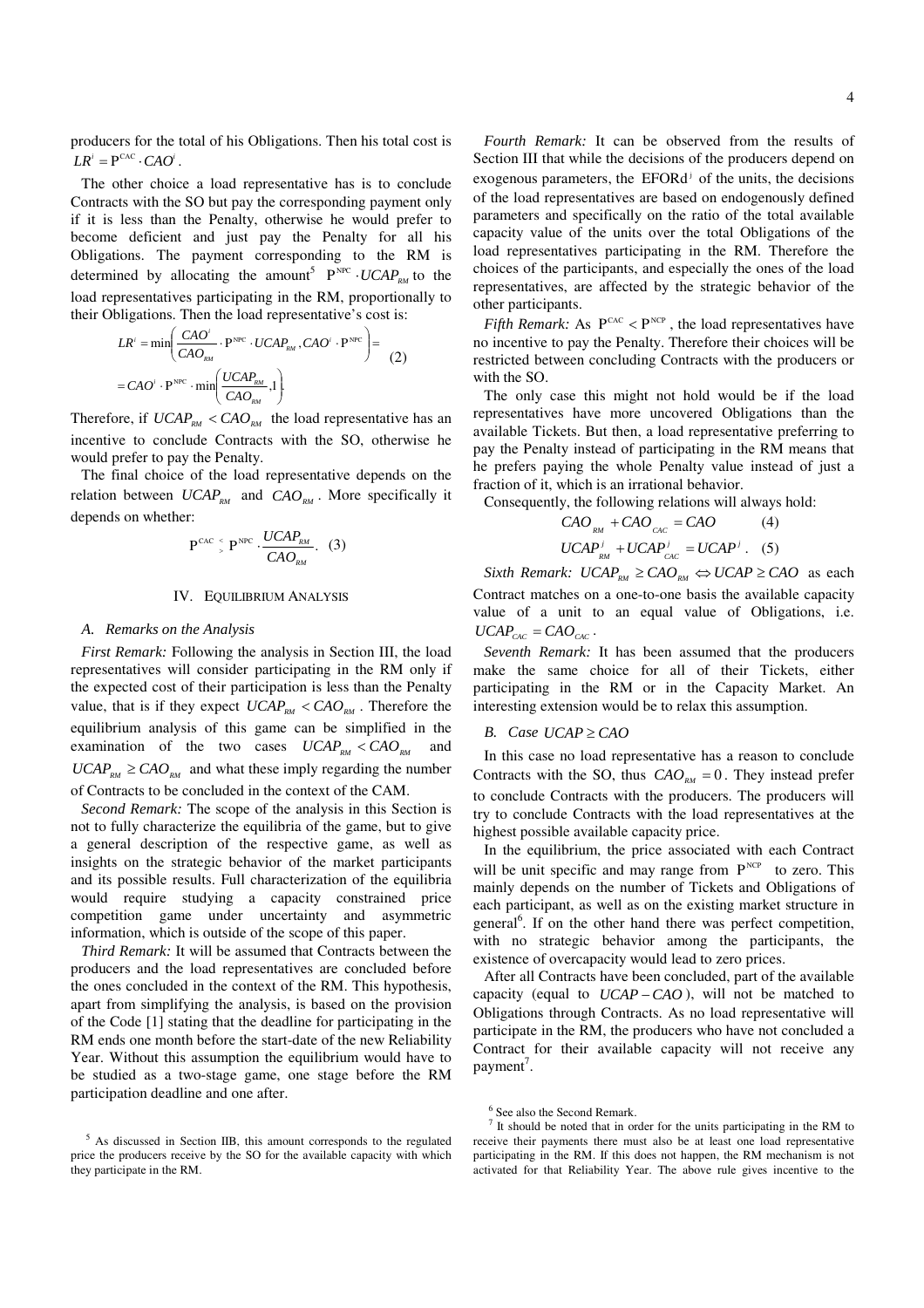#### *C. Case UCAP* < *CAO*

In this case, each producer, knowing that the demand for available capacity is larger than *UCAP* , has no reason to conclude a Contract with a price smaller than the payment he expects to receive from the RM. Therefore in this case:

$$
PNCP > PCAC > PNCP \cdot (1 - EFORM)j. (7)
$$

This way an increasing offer curve is created, with the units having a lower available capacity value requesting a smaller price P<sup>CAC</sup> in order to conclude Contracts with the load representatives.

On the other hand, the load representatives know that the maximum price they are going to have to pay is *RM RM CAO*  $P^{NCP}$ .  $UCAP_{RM}$ , corresponding to the payment when all

load representatives participate in the  $RM<sup>8</sup>$ .

Since *UCAP* < *CAO*, the more available capacity is taken off the market (through the conclusion of Contracts in the context of the Capacity Market), the lower the cost of the load representatives in the context of RM is going to be. This can be easily seen if we assume that the participants conclude Contracts with value *x* of available capacity. Then, the *RM*  factor,  $\frac{UCAP_{\scriptscriptstyle RM}}{CAO_{\scriptscriptstyle RM}}$  $\frac{UCAP_{RM}}{CAO_{RM}}$ , determining the payment of the load

representatives is:

$$
\frac{UCAP_{\text{RM}}}{CAO_{\text{RM}}} = \frac{UCAP - x}{CAO - x} = \frac{1 - \sqrt{x}/UCAP}{CAO / UCAP - \sqrt{x}/UCAP} = \frac{1 - y}{CAO / UCAP - y}
$$
(8)

with  $y = x / UCAP \leq 1$ .

The RM factor is decreasing in *x* , as seen in Fig. 3.





Following the above, Contracts will be concluded between unit *j* and a load representative only if:

$$
PNCP \cdot \frac{UCAP_{RM}}{CAO_{RM}} > PCAC > PNCP \cdot (1-EFORd)j. (9)
$$

Equation (9) is well defined when:

j

$$
UCAP_{RM}/CAO_{RM} > (1-EFORd)^{j} . (10)
$$

producers to compete for the conclusion of Contracts, leading to prices even lower than  $P^{NCP} \cdot (1 - EFORM)$ , which would be the expected income of the producers if they participated in the RM. Note also that the load representatives always have an incentive to conclude Contracts with the units, as otherwise they will be charged with the Penalty.

<sup>8</sup> Notice that this payment is inversely related with  $CAO<sub>RM</sub>$ . Thus the more load representatives participate in the RM the less this amount becomes.

If (10) does not hold, the optimal strategy for either the producers or the load representatives is to conclude Contracts only with the SO. Then, unavoidably, all players will participate only in the RM.

If the differences between the quality of the Tickets of the various units are ignored<sup>9</sup> as well as the possible strategic behavior on behalf of the market participants, the number of Contracts expected to be concluded between load representatives and producers will result from the intersection of the unit availability offer curve and  $\frac{UCAP - x}{}$ , as shown in  $CAO - x$ 

Fig. 4. The unit availability offer curve refers to the curve resulting from the ordering the available capacity values of all Tickets in an increasing order.



*Fig. 4. Number of Contracts to be concluded in Case (C) for CAO/UCAP=1.1 and a random unit availability offer curve* 

Assuming that the availability offer curve can be approximated by a linear function  $f(x) = a + bx$ , then the optimal (in the sense of maximizing social surplus) number of Contracts  $x$  to be concluded results from solving the equation

$$
a+bx=\frac{UCAP-x}{CAO-x}.
$$

## *D. Summary of Results*

If  $UCAP \geq CAO$ , the RM will not be activated, as no participant will conclude Contracts with the SO. All the load representatives will try to conclude Contracts with the producers, although the equilibrium depends greatly on the exact parameterization of the game, especially regarding the market structure and the individual number of Tickets and Obligations of the market participants.

If *UCAP* < *CAO* , the participants will try to estimate RM factor and then conclude Contracts based on that. Units whose  $(1 - EFORd)^{j}$  is larger than the RM factor will have to

 $9$  This is a very strong simplification. The quality of the Contracts is a crucial parameter in the market we examine, but a more complicated analysis would be required to address this issue. For example a unit with a low available capacity price, but also low availability value, is more likely to have a major outage. In the case of a major unforced outage the Contracts are suspended and the load representative will have to find new Contracts to cover his Obligations. On the contrary, if this unit participated in the RM, the outage of the unit wouldn't only affect the coverage of the Obligations of the load representatives, but would also reduce the cost of the load representatives (as the unit wouldn't receive a payment for the corresponding interval).